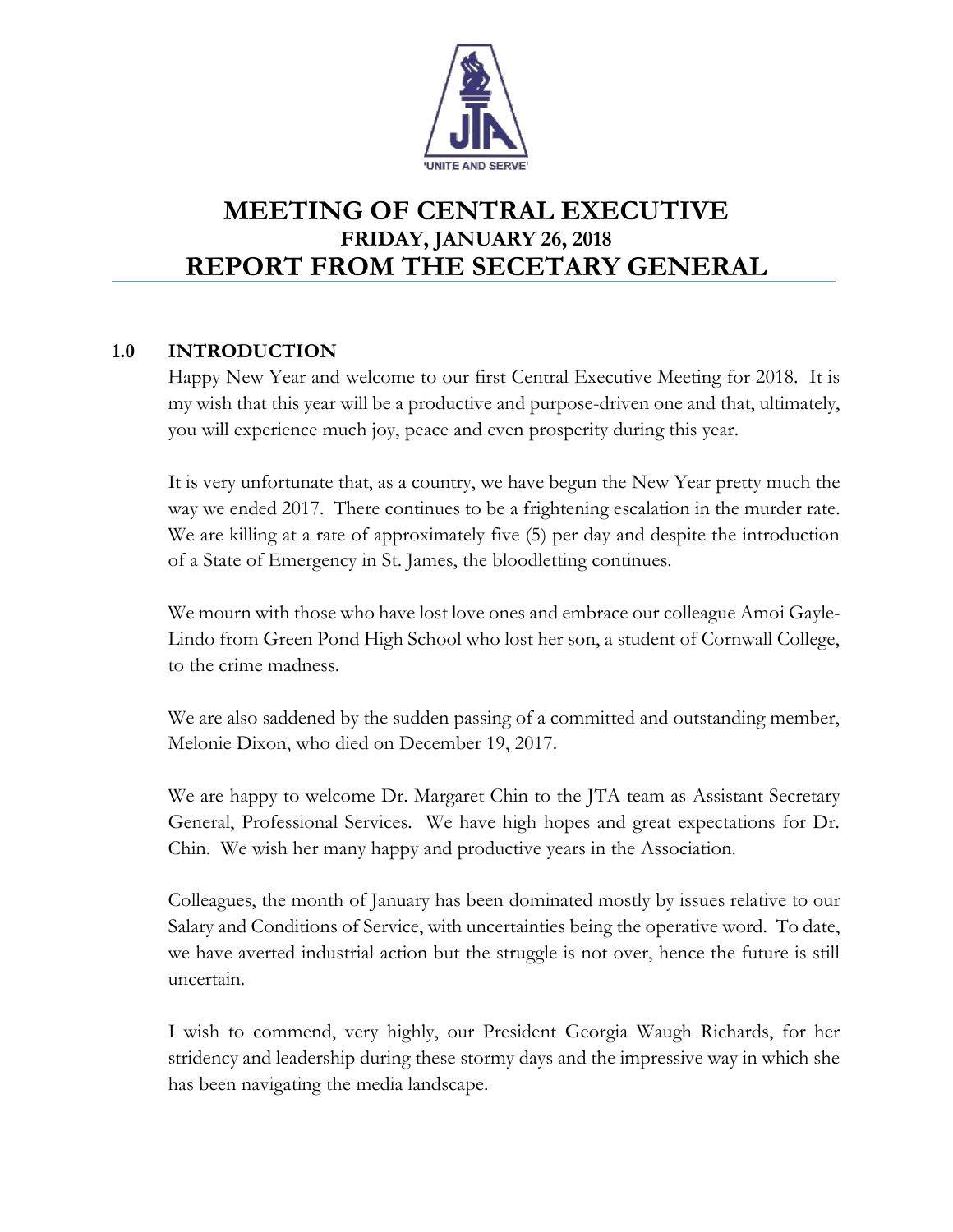The days ahead will continue to demand the best from all of us as leaders of the Association, whether at the District or Parish Association level, whether we are committee chair or Trustee, Officer or staff member. All of us must possess and display one critical characteristic, that of loyalty – loyalty to a cause that is bigger and more important that all of our individual views and ideas. In the end, what really matters is that we stand as one united force. I therefore bid you welcome and look forward to your full participation in our deliberations.

# **2.0 FIFTY PERCENT (50%) TUITION REFUND**

The latest information reveals that up to November 2017:

- Thirty (30) paid \$6,689,146.00
- Thirty-two applications awaiting payment totalling \$6,810,925.26
- Thirty-seven (37) applications awaiting verification totalling \$12,287,947.96

It should be noted that we did not have a meeting with the Ministry of Education in January 2018. Hence we are not aware of the current position.

# **3.0 SALARY AND CONDITIONS OF SERVICE CLAIM 2017-2019**

The JTA Negotiating Team met with the Ministry of Finance on December 11, 2017 where the same 6% offer over two (2) years was again trumpeted with little or no change to most of the items. We again met on January 3, 2018 where the offer of 6% was again placed on the table. We, however, saw some movements in some of the other items. The Association, however, rejected the offer on Basis Salary and advised the Government that normalcy in the education sector could not be guaranteed if there was not a significantly improved offer.

The Action Committee met on January 3, 2018 and drafted a number of strategies to include Industrial Action during the week of January 8-12, 2018 while at the same time giving the Government an ultimatum to respond to our demands by 5:00 p.m. on Monday, January 8, 2018 or else.

The Association heard from the Government prior to 5:00 p.m. on Monday the  $8<sup>th</sup>$ , the message being that the Cabinet would be retreating to consider Government's response to public sector demands for improved salaries and conditions of service. Following the Cabined retreat, the Prime Minister met with the heads of Public Sector Unions in an attempt to convince them of the economic challenges that the country faces and seeking their buy-in at this time.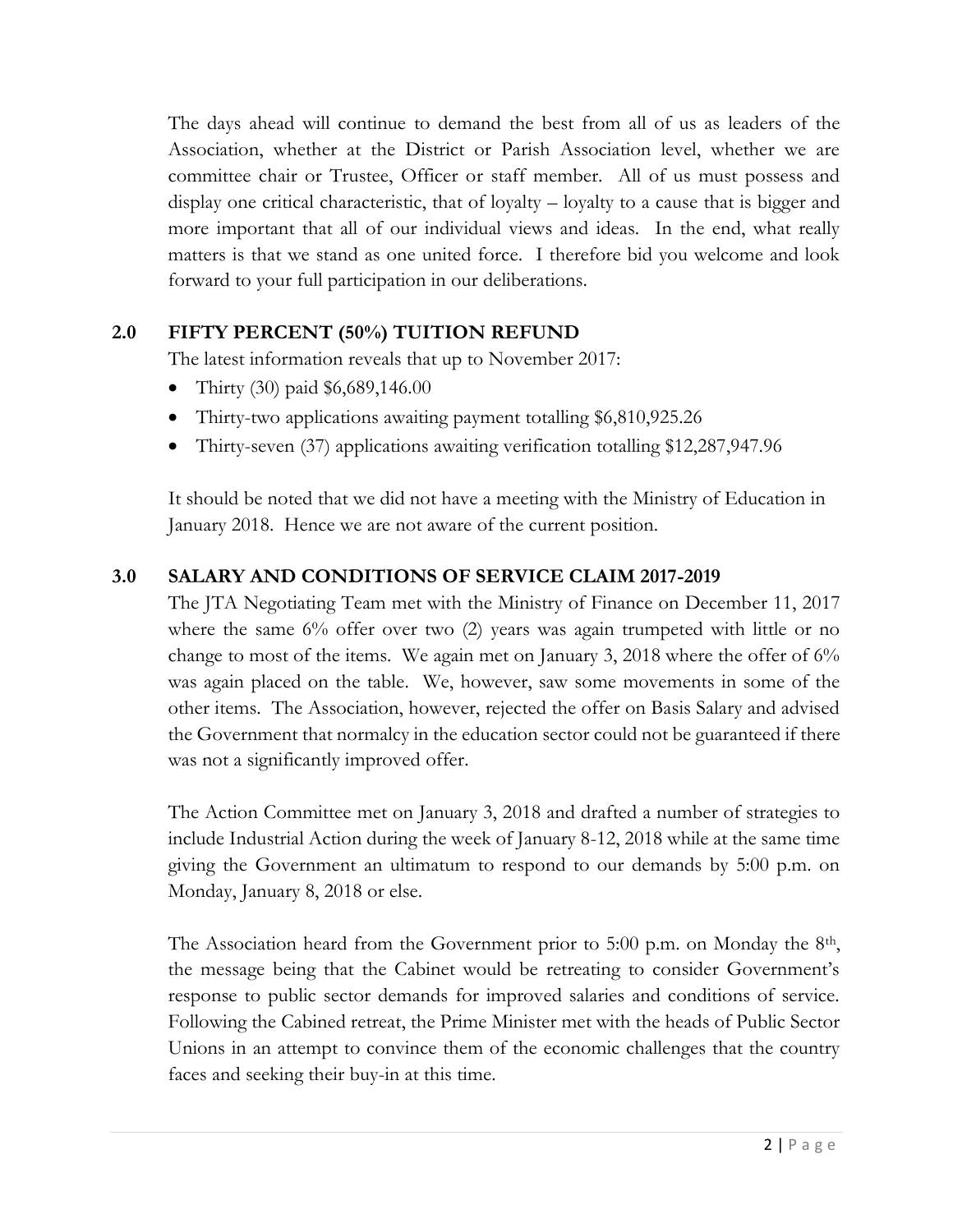The Association has been invited to continue negotiations at the Ministry of Finance and the Public Service on Tuesday, January 30, 2018 at 10:00 a.m. We look forward to this meeting with much anxiety as we feel that it will be a decisive one in this long, drawn-out negotiating period. The way forward will be decided on after the meeting at the Ministry of Finance.

I wish to reiterate that no one but the teachers negotiate for the teachers. Therefore, utterances from the Confederation of Trade Unions are not utterances on behalf of the Jamaica Teachers' Association.

# **4.0 JTA ROLL OF HONOUR AWARD**

Mr. Paul Adams, Past President of the JTA and Principal of Herbert Morrison Technical High School, is the 2017 recipient of this prestigious award. The presentation ceremony will take place on Tuesday, February 13, 2018 at the Pegasus Hotel beginning at 7:00 p.m. We are all invited. Ambassador Burchell Whiteman will be the Guest Speaker.

### **5.0 ANNUAL GENERAL STAFF RETREAT**

This activity was held as a one-day event at the Courtleigh Hotel in Kingston on Friday, December 1, 2017. The programme proved to be very relevant and meaningful to participants.

### **6.0 CHRISTMAS STAFF DINNER AND PARTY**

This was an extremely successful event. It was held at the Spanish Court Hotel on Tuesday, December 19, 2017. It was good to have had Trustees Woodburn Miller and Ray Howell in attendance.

We commend Dr. Charmaine Gooden Monteith and her supportive team for a job well done.

### **7.0 MEMBERSHIP CARDS**

Despite promises, we have still not supplied the new look Membership Cards to all members. We, however, are getting closer to achieving this goal. We are setting the end of February as our deadline and hope that we will achieve this. Any issue relating to Membership Cards should be routed through the Regional Offices.

We continue to recognize Dr. Nicely and his team for the work in this area. All recipients of the cards are pleased.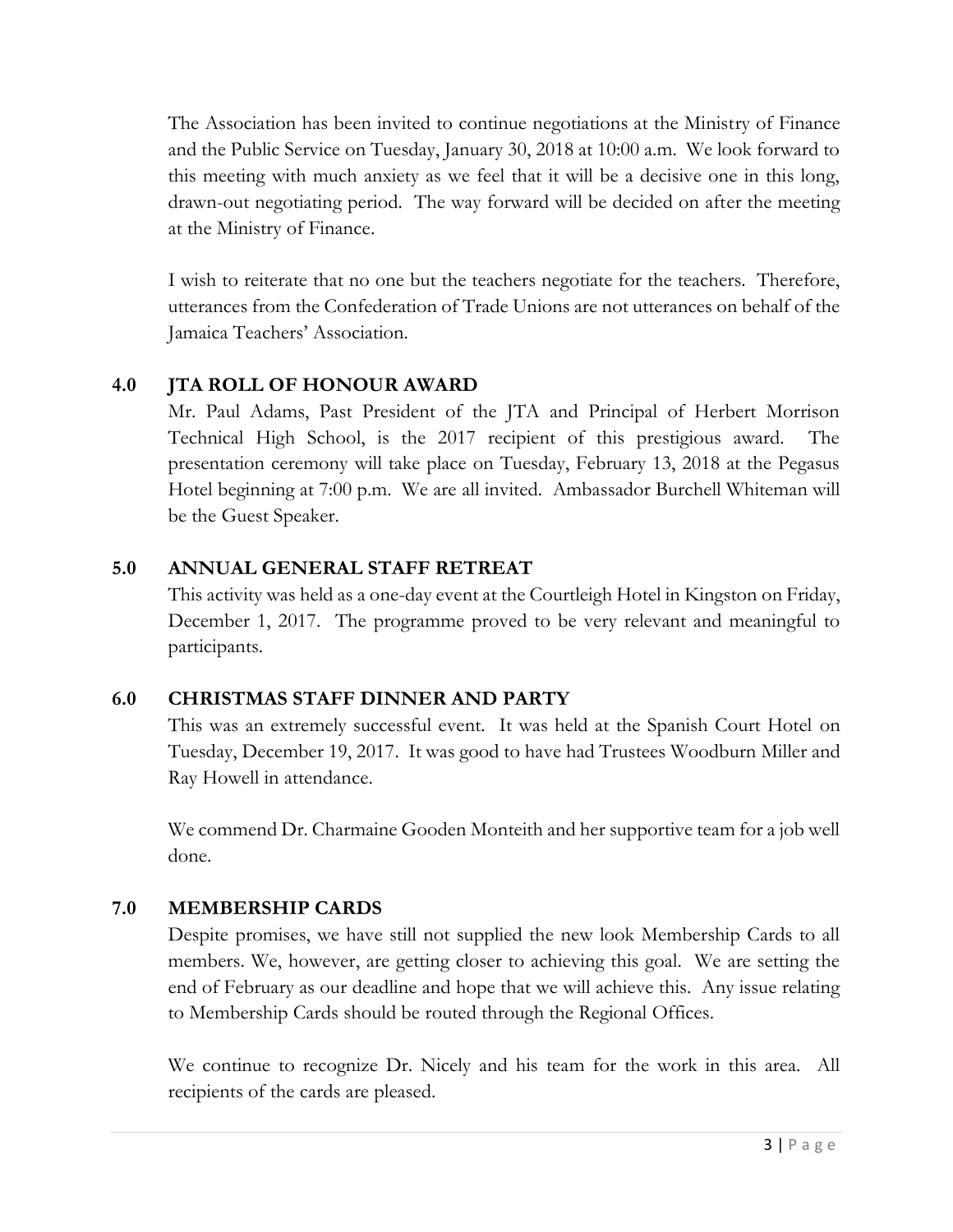### **8.0 TEACHERS' FAMILY FUN DAY**

The Planning Committee, led by Claudia McLean, is working assiduously despite challenges to ensure that this will be a successful day. The event will take place at James Bond Beach, Oracabessa, St. Mary on Thursday, February 15, 2018.

#### **9.0 TEACHERS' NETBALL AND FOOTBALL COMPETITIONS**

The semi-finalists in the Netball Competition are: Kingston, St. James, Manchester and Westmoreland while the semi-finalists for the Football Competition are: St. Mary, St. Catherine, St. Andrew and Manchester.

The semi-finals are scheduled for February 1, 2018 at Clarendon Park, Clarendon.

### **10.0 ERROL MILLER CRICKET COMPETITION**

The Errol Miller Cricket Competition will commence after Fun Day. The tentative date is February 23, 2018.

#### **11.0 NOMINATIONS FOR PRESIDENT ELECT 2018-2019**

Nomination forms were distributed to Parish and District Associations. The closing date for nominations is February 23, 2018.

#### **12.0 JTA AWARDS**

We are in the process of signing off on the Nominations Forms for the following awards:

- $\triangleright$  RC Tavares
- Edith Dalton James
- WBC (Ben) Hawthorne

We have therefore circulated the Draft Nomination Forms and would like to have your approval at this meeting in order that they can be sent out.

### **13.0 GOLDEN TORCH AWARD**

The information and relevant forms have been sent to the various institutions. The deadline for their return is Friday, March 2, 2018.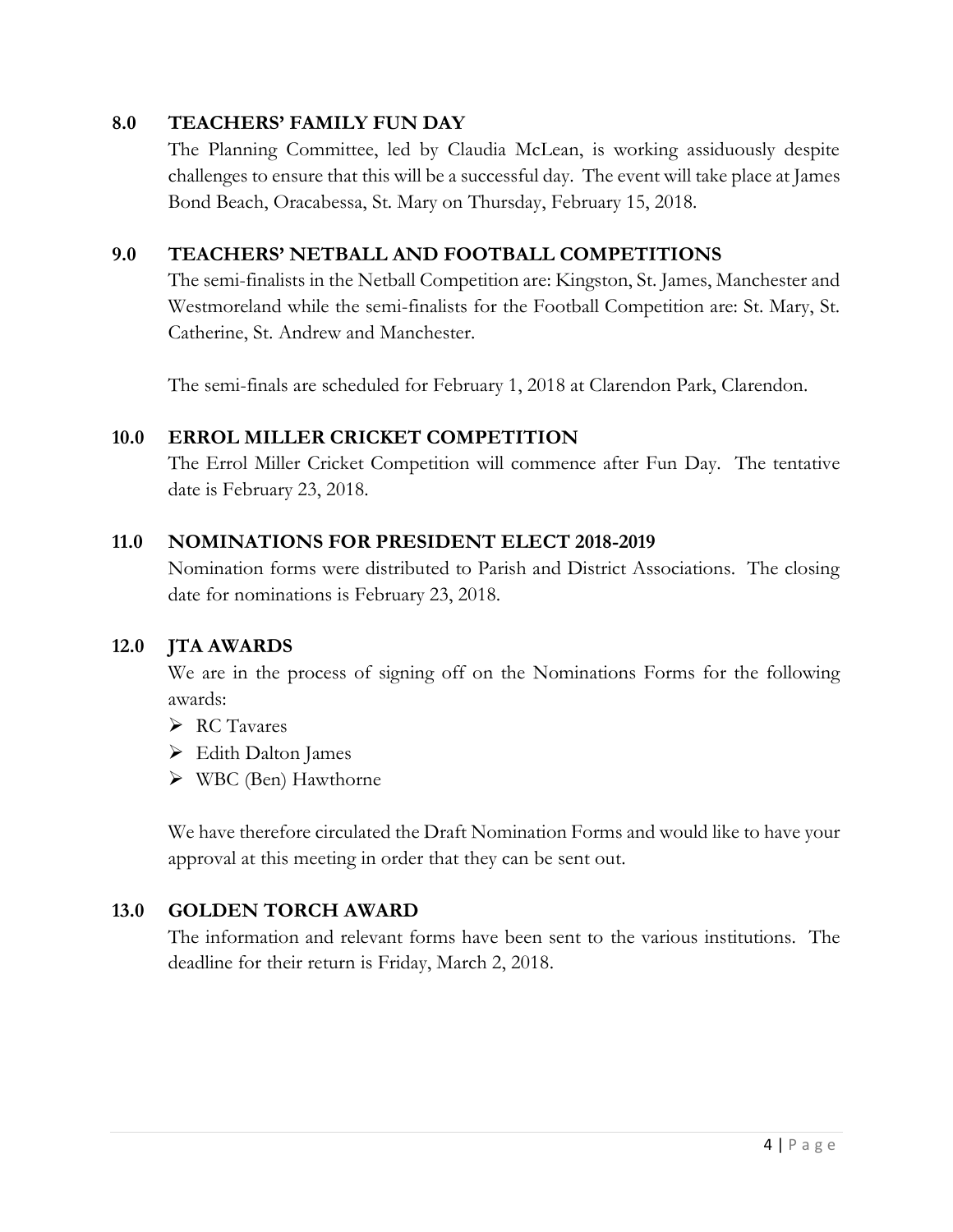# **14.0 NOMINATIONS FOR THE PRIME MINISTER'S MEDAL OF APPRECIATION**

We have dispatched forms to all Parish Presidents. We encourage parishes to nominate qualified persons and ask that you provide as much detail as possible. The forms must be returned to the office by February 16, 2018.

### **15.0 ANNUAL EDUCATION CONFERENCE**

The planning for our Annual Education Conference has begun. We are, however, experiencing a major challenge, that of finding suitable and affordable accommodation.

### **16.0 HURRICANE RELIEF APPEAL FUND**

As you may recall, we launched a Hurricane Relief Appeal Fund in October 2017 to assist our Caribbean neighbours who suffered from the impact of Hurricanes Irma and Maria. I regret to report that the response to our appeal was very poor. We thank and applaud the few institutions that made a contribution. The Association has committed, Five Thousand United States Dollars (US\$5,000.00) to this most deserving cause.

### **17.0 TERTIARY GRANT**

We have got the Government to agree for us to begin processing the Tertiary Grant for children of Public Sector Teachers who are members of the JTA ahead of the conclusion of the negotiation. We will be accepting applications as of February 1, 2018. Members will be informed about this in due time.

### **18.0 TRAVEL AND WELLNESS ACTIVITY**

The Travel and Wellness Club will be having its Annual Pre-Valentines Mixer on Friday, February 9, 2018 at 97B Church Street.

### **19.0 UPCOMING ACTIVITIES**

### **19.1 3rd EI Women's Conference**

The President will be participating in the 3rd EI Women's Conference in Marrakech, Morocco, February 5 – 7, 2018.

### **19.2 Caribbean Union of Teachers' Executive Meeting**

This will take place in Trinidad and Tobago, February 22 – 23, 2018. The President and Dr. Charmaine Gooden Monteith will be the Association's representatives.